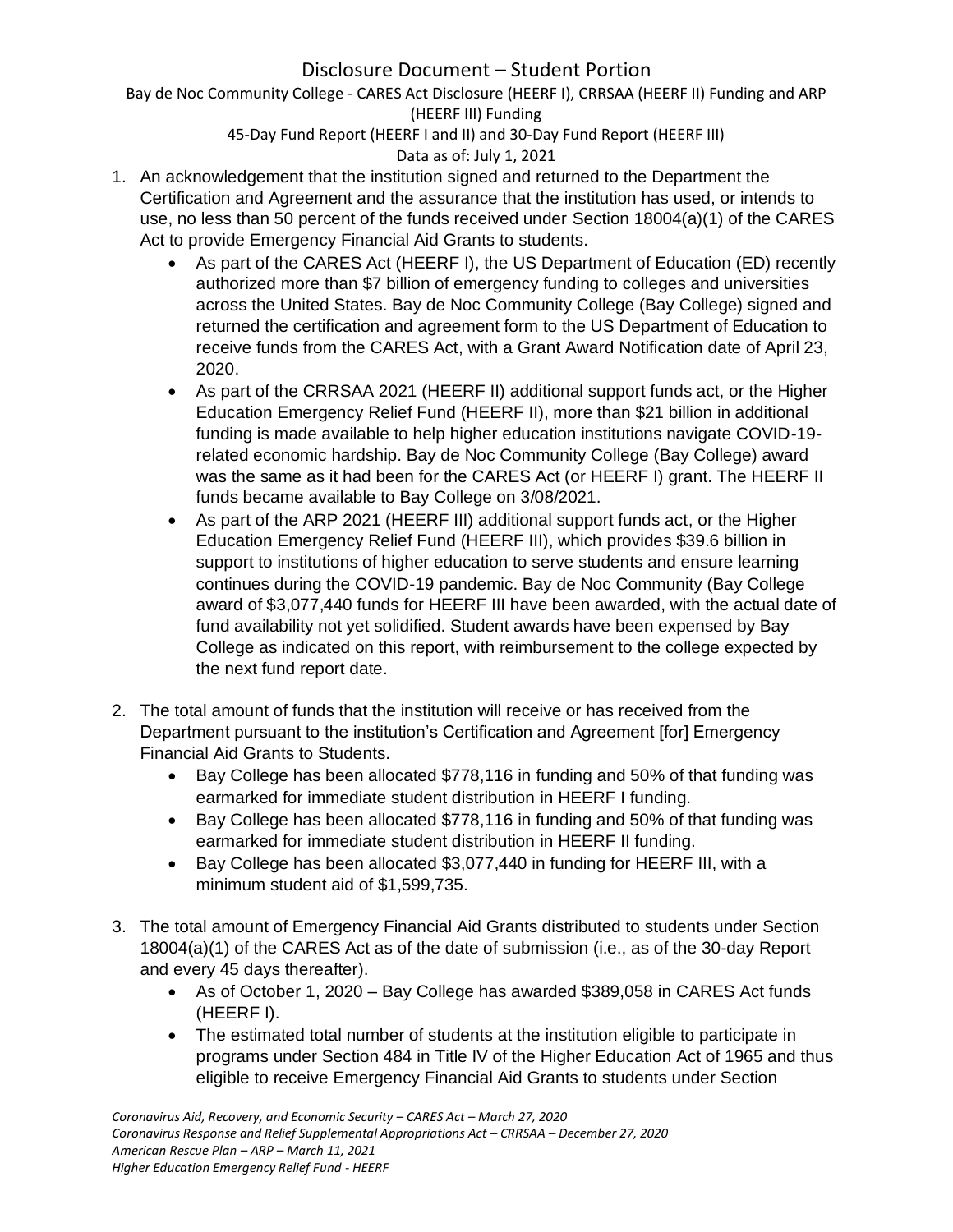Bay de Noc Community College - CARES Act Disclosure (HEERF I), CRRSAA (HEERF II) Funding and ARP (HEERF III) Funding

> 45-Day Fund Report (HEERF I and II) and 30-Day Fund Report (HEERF III) Data as of: July 1, 2021

18004(a)(1) of the CARES Act. During our assessment of student eligibility, we determined that 838 currently enrolled Bay College students met the criteria set by ED. The following metrics were used to determine student eligibility: currently enrolled students that meet Title IV aid eligibility.

- As of July 1, 2021 Bay College has awarded \$386,008 in CRRSAA Act funds (HEERF II).
- As of July 1, 2021 Bay College has awarded  $$8,542$  in ARP Act funds (HEERF III).
- 4. The total number of students who have received an Emergency Financial Aid Grant to students under Section 18004(a)(1) of the CARES Act.
	- As of the final reporting date, October 1, 2020, 488 students have been awarded funds through the CARES Act funding (HEERF I).
	- As of this reporting date, July 1, 2021, 713 students have been awarded funds through the CRRSAA Act funding (HEERF II).
	- As of this reporting date, July 1, 2021, 29 students have been awarded funds through the ARP Act funding (HEERF III).
- 5. Different methodology was used for the distribution of monies provided through the various grant cycles:
	- CARES Act (HEERF I):
		- i. The method(s) used by the institution to determine which students receive Emergency Financial Aid Grants and how much they would receive under Section 18004(a)(1) of the CARES (HEERF I) Act.
		- ii. Bay College set a limit of \$1,000 for CARES award per student.
		- iii. Students submit application indicating their expenses for technology, internet access, course materials, living expenses, childcare, housing, and other expense, along with being asked to explain how their family support may have been reduced and any financial impact to the student's Bay College enrollment.
		- iv. College financial aid office reviews applications continuously and verifies eligibility. Once determined eligible, awards are determined based on application submissions with total award determined based on expenses submitted up to the limit of \$1,000.
	- CRRSAA (HEERF II):
		- i. Students who are Federal Pell Grant eligible in the winter 2021 semester were prioritized by automatically awarding a HEERF II/CRRSAA grant. Students with a zero EFC were awarded \$550 and all other Federal Pell Grant eligible students were awarded \$500.
		- ii. After these initial awards were given, an application was opened to all other enrolled students with a FAFSA form on file.
		- iii. Students can only receive one award within the winter semester.
	- ARP (HEERF III):
		- i. For the Summer 2021 semester, HEERF III awards were based off a block grant.
			- 1. Students with a zero EFC received \$350
			- 2. Students with a Pell Eligible EFC (1-5711) received \$300
			- 3. Students with and EFC above Pell eligibility received \$250

*Coronavirus Aid, Recovery, and Economic Security – CARES Act – March 27, 2020 Coronavirus Response and Relief Supplemental Appropriations Act – CRRSAA – December 27, 2020 American Rescue Plan – ARP – March 11, 2021 Higher Education Emergency Relief Fund - HEERF*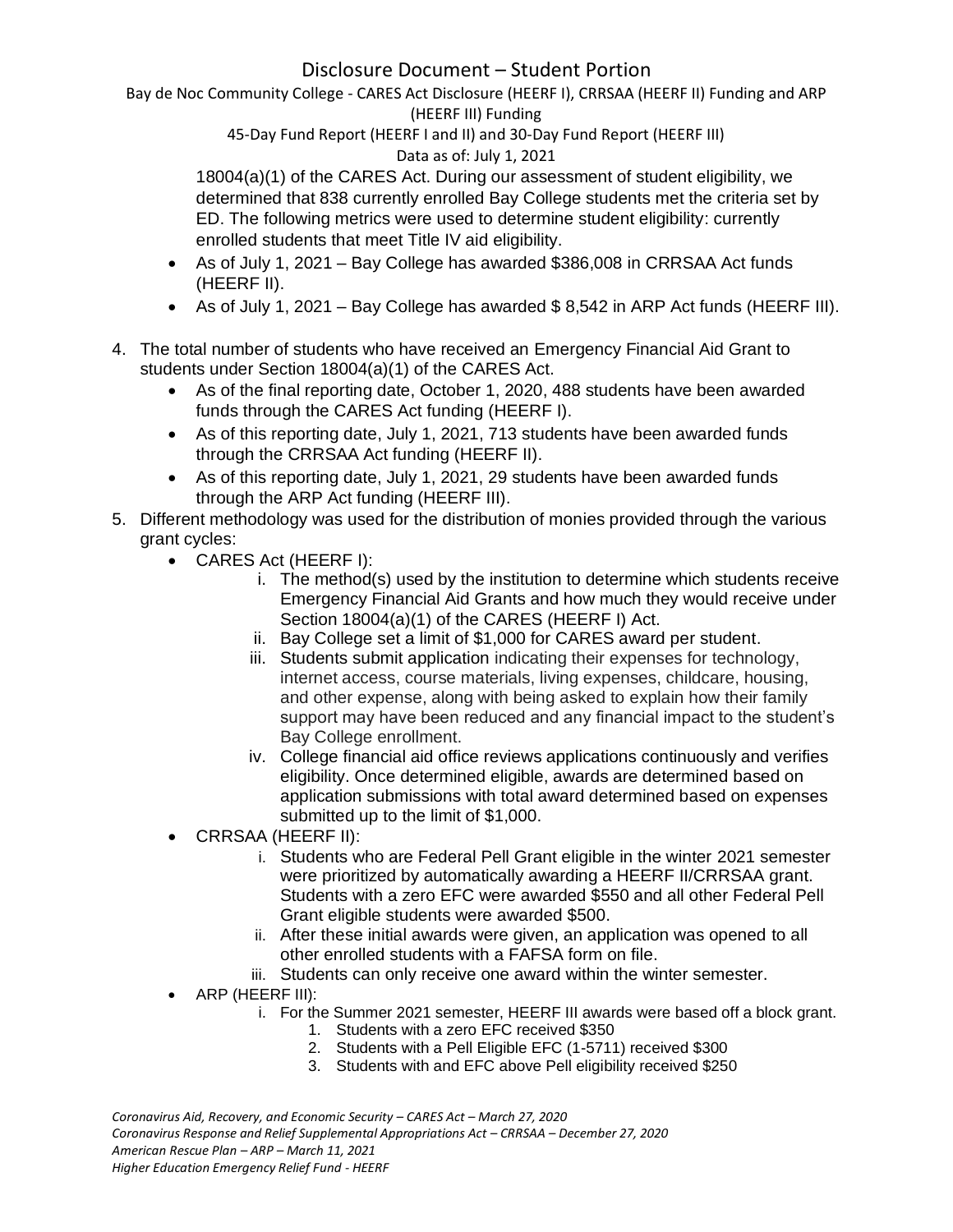Bay de Noc Community College - CARES Act Disclosure (HEERF I), CRRSAA (HEERF II) Funding and ARP (HEERF III) Funding

45-Day Fund Report (HEERF I and II) and 30-Day Fund Report (HEERF III)

#### Data as of: July 1, 2021

- ii. Beginning in the fall 2021 semester, an application approach will again be implemented. More details on this will be provided on future fund report updates.
- 6. Any instructions, directions, or guidance provided by the institution to students concerning the Emergency Financial Aid Grants.
	- Institution provided press release for all students and community that was published on the website and in the local media.

### *Bay College to Receive Funds from CARES Act*

*Bay College has been awarded, through the Congress approved CARES (Coronavirus Aid, Relief and Economic Security) Act, \$778,116 in relief funds to assist with costs linked to the significant impact due to the Coronavirus Pandemic.*

*One half of that amount (\$389,058) will provide emergency financial aid grants directly to Bay College students for authorized expenses related to the disruption of campus operations due to coronavirus. Students must meet qualification guidelines including have filed a Free Application for Federal Student Aid (FAFSA) and have eligibility for federal student aid.*

*Qualified current students who have been adversely impacted due to the COVID-19 pandemic can apply for emergency financial aid grants with the college. Such expenses could include food, housing, course materials, technology, health care, and child care. Students who qualify will be receiving a Bay College email communication about applying for these grant funds, and monies will be distributed on a first come, first serve basis. "Our mission is to help as many students as possible continue their studies with confidence and tools for success." quoted Travis Blume, VP of Student Services.*

*Students can complete the CARES Emergency Grant Form at [https://mybay.baycollege.edu/ICS/Current\\_Students/](https://mybay.baycollege.edu/ICS/Current_Students/) and can contact the Financial Aid office by phone at 906-217-4020 or Email [financialaid@baycollege.edu](mailto:financialaid@baycollege.edu) with any additional questions.*

*The remaining half of the relief funds are designated for institutional reimbursement of costs associated with significant changes to the delivery of instruction, which include transitioning from face-to-face classes to all online classes, due to the coronavirus. The funds will become available to Bay College on a reimbursement of costs basis and the expenses must be incurred before Bay College can receive the funds and disbursed within one year.*

*Bay College has been a leader in online education and is committed to moving forward serving students online summer semesters and presumably on campus and online in the Fall. Online Summer 1 classes begin May 18, Summer 2 starts June 29, and Fall 2020 classes start August 31. New students start by applying online at [www.baycollege.edu/apply.](http://www.baycollege.edu/apply)*

• Additional, eligible students were provided email communications notifying them of their eligibility and with a link to the application for CARES ACT (HEERF I) funding.